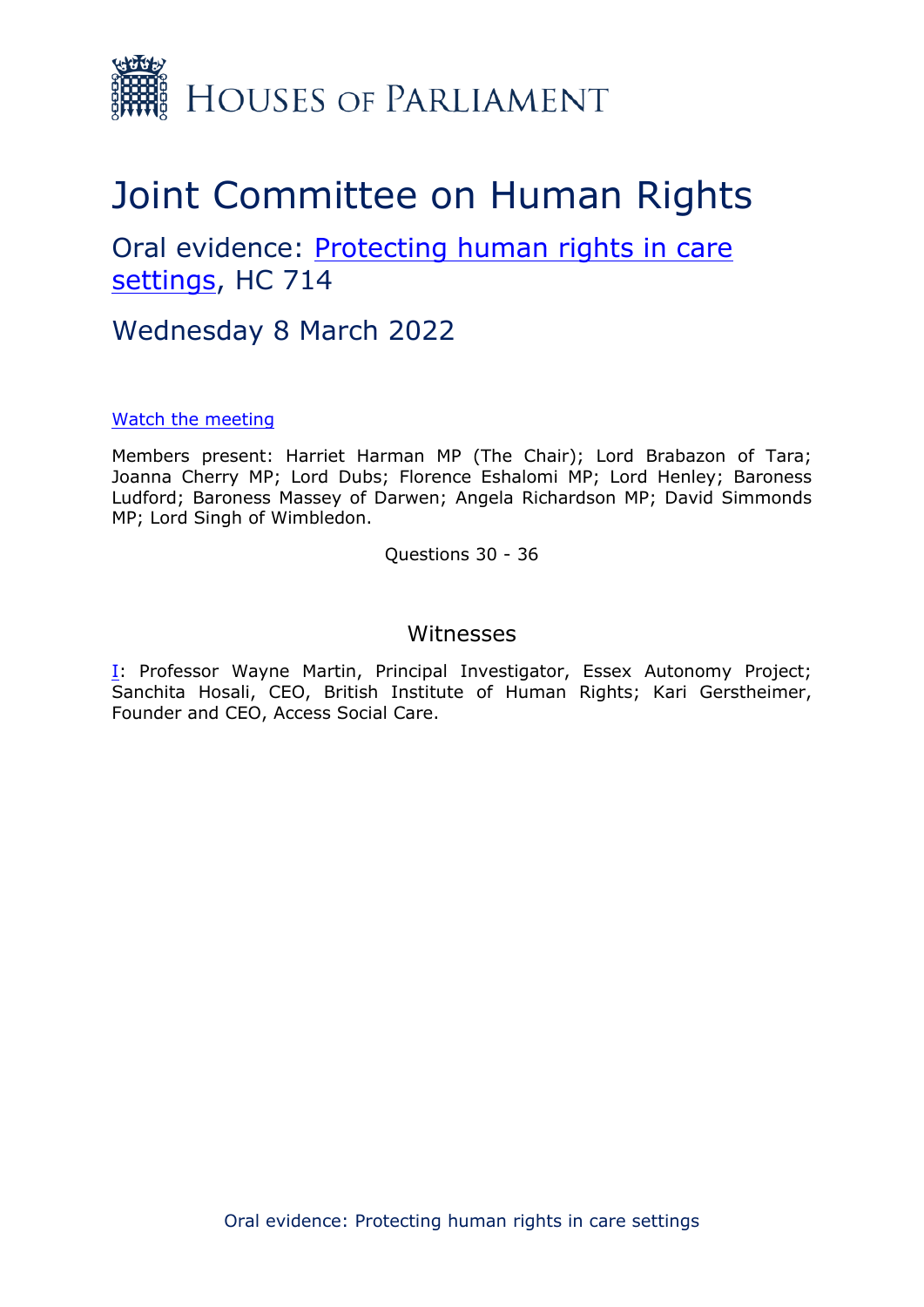## <span id="page-1-0"></span>Examination of witnesses

Professor Wayne Martin, Sanchita Hosali and Kari Gerstheimer.

Q30 **The Chair:** Welcome to this afternoon's session of the Joint Committee on Human Rights. This is the third evidence session of our inquiry into protecting human rights in care settings. We have already done a substantial amount of work on the issue of human rights in care homes, issued two reports, had correspondence with Ministers, and proposed a new set of regulations to put the human rights of those in care homes into law. In our previous two sessions of this inquiry we heard evidence on capacity and mental health. Today's session will focus on matters related to autonomy, decision-making and enforcement of human rights. Of the Joint Committee on Human Rights, half are members of the House of Lords and half are the House of Commons, and obviously our concern is human rights, as our name suggests.

We have two panels of witnesses to give evidence to us today and I am very grateful to them for joining us. Our first panel are experts on personal autonomy and human rights. We have with us: Wayne Martin, the principal investigator at the Essex Autonomy Project, who researches projects and leads in the delivery of workforce training—welcome, Wayne, and thank you for being with us here today; Sanchita Hosali, chief executive officer of the British Institute of Human Rights—thank you for joining us, Sanchita; and Kari Gerstheimer, who is the founder and chief executive of Access Social Care, which provides free legal advice to people with social care needs. Sanchita and Kari are with us remotely. I will introduce our second panel when we come to that, but they are representatives of care providers in the private and not-for-profit sectors. We are looking forward to hearing from them too.

Perhaps I could kick off the evidence from our first panel with a question to Wayne Martin. Article 8 of the European Convention on Human Rights protects the right to private life and the right to family life. Often people are unaware that the European convention not only deals with issues of the right to a fair trial and the right not to be detained without due cause, but goes as far as protecting the right to private life and the right to family life.

The notion of personal autonomy is an underlying principle of the interpretation of Article 8. Bearing in mind that you are an expert on this—there are many experts out and about, but a lot of people are not expert on this—can you explain with as little jargon as possible how personal autonomy is defined and how the principle applies to individuals in care? In particular, should there be a specific legislative or regulatory framework to ensure respect for personal autonomy in care settings?

**Professor Wayne Martin:** Thank you for the invitation to appear before this committee. It is worth recalling that the notion of autonomy is first and foremost a political notion. It is what Ukrainians are fighting for right now; the right to set their own laws—auto nomos—and, correlatively, to be free from domination by people on them.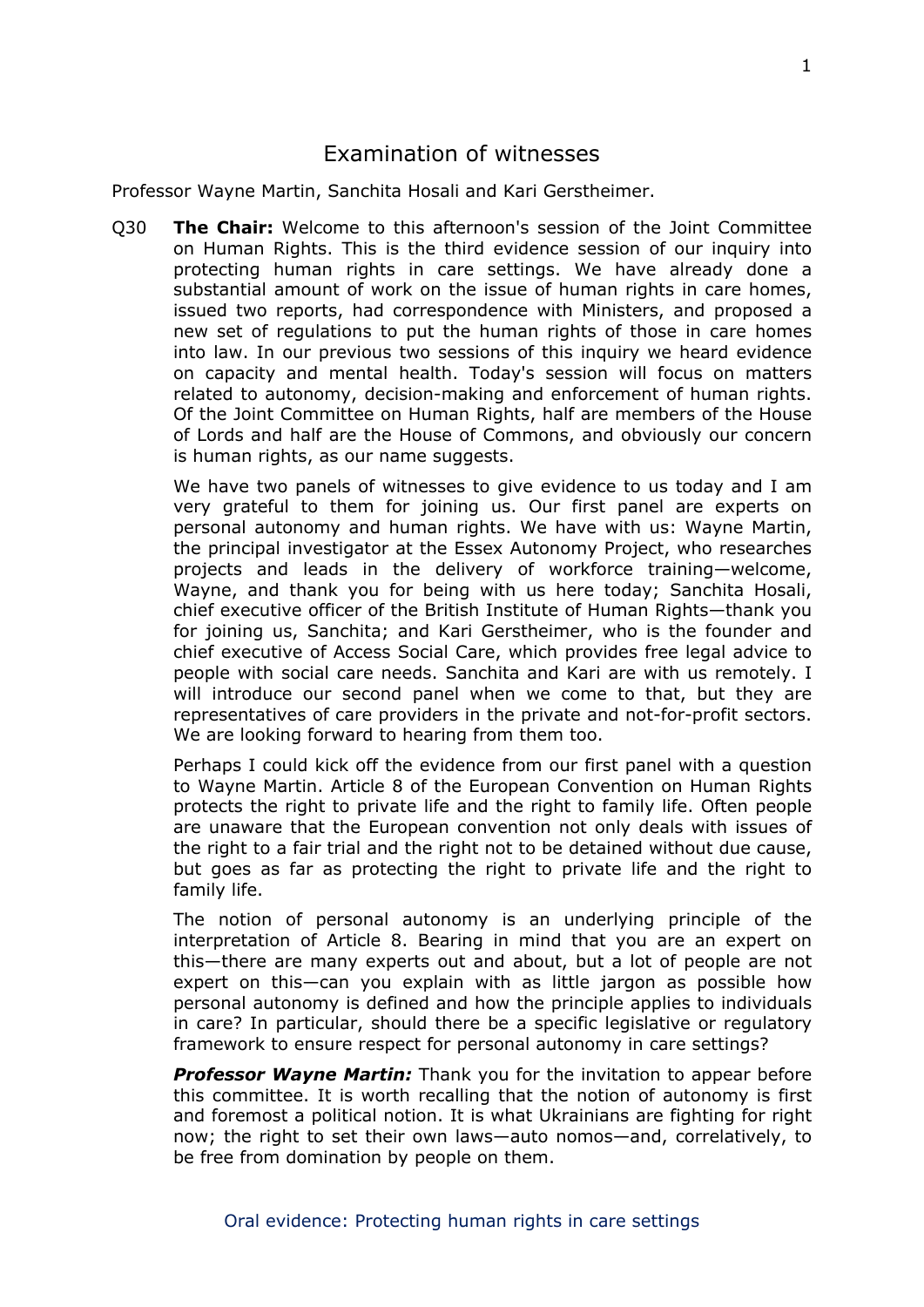Your question was about personal autonomy. Political autonomy is an ancient notion; personal autonomy is a more modern ideal. There are lots of theories out there, and I will not trouble you with them, but if one was going to encapsulate it, the idea of personal autonomy could be summed up as the ability to lead one's own life by one's own lights, by one's own values, and in accordance with one's own will. That is a profoundly important principle in our political arrangements and, as you say, it is an animating principle of all human rights standards in the modern world.

First, I would urge the committee to keep in mind three points in thinking about how this ideal of personal autonomy applies in care settings. My first keyword is what I call autonomania. Personal autonomy is profoundly important and it is very regularly under threat. We should value it and human rights standards protect it. That sometimes leads people to think that it is the only important thing, or that we should have no compromise on autonomy, or we should maximise autonomy in care settings. That is a fallacy. It is important to recognise that autonomy is profoundly important, but other things are also important. Health is important. Dignity is important. Well-being, welfare, is important. A lot of the hard problems in this space involve compromises—weighing up proportional approaches in public policy to ensure that autonomy gets its due, but we also look out for other rights and other values.

The second key word for me is tragedy. If one looks to the history of the literature on personal autonomy, it begins in the ancient world and it is regularly a theme in tragedy; Sophocles writing about Antigone's autonomy. If one thinks about it, it is not really surprising that if we decide that as a society we are going to value personal autonomy, and people are going to set their own laws and live by their own lights according to their own will, sometimes there will be unhappy endings. Sometimes that will not go well. If there are no unhappy endings, you are not really valuing autonomy. One of the things one has to think about is how we equip our workforce, who are always inclined towards protection, to make sure that they are protected, and to respect the autonomy of the people in their care.

The final, and in many ways the most concrete, point I would make is about support. Personal autonomy is not something that we can manage by ourselves; we all need help from others in order to do it. People who are in care settings are not, by definition, at the strongest possible configuration of their situation; they are not masters of their situation. We need to make sure that we provide them with the support they need to live their own life by their own lights and according to their own values.

In 2005, Parliament—wisely, I believe—inserted an extra sentence right at the top of the Mental Capacity Act. It was not in the Law Commission's draft Bill. Section 1(3) says that no one shall be found to be lacking in mental capacity "unless all practicable steps have been taken to help him to" make a decision for themselves. That is a beautiful sentence. It is a very important principle. It is the support principle. A few years later, the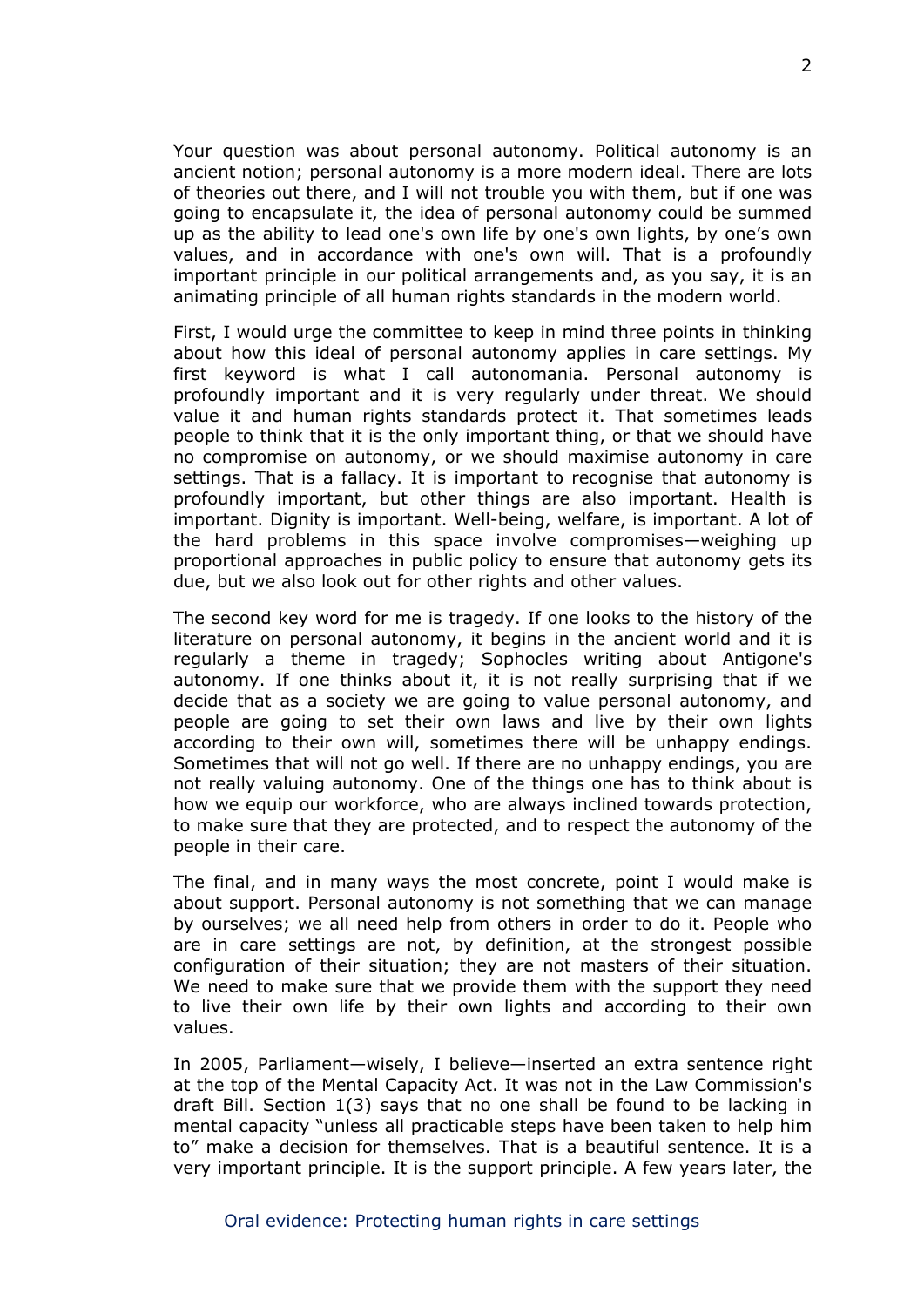UK ratified the UN CRPD—the Convention on the Rights of Persons with Disabilities—which is much more explicit about that obligation. Right now, our research shows that that is something of a dead letter. Very little is happening on the ground in practice to really live up to the commitment that Parliament laid down in the Mental Capacity Act. That is the bad news. The good news is that it is an area to look to for really improving practice on the ground.

**The Chair:** Thank you very much for an excellent introduction to this evidence session. I am grateful to you.

Q31 **David Simmonds:** I am a Conservative member of the committee from the House of Commons. Consultation is enshrined in law and seen as an important part of the process when it comes to the adequate involvement of care users and relatives in decisions that are made. I would like you to outline whether you feel there are particular concerns in respect of people with learning disabilities, autism and, as has been touched on in the previous answer, those who may lack the capacity to make decisions.

*Sanchita Hosali***:** That is a really good question, which links very profoundly to the previous question about autonomy. What does it mean, because what does consultation mean, and what does involvement mean? That is one of the practical beauties of Article 8 in the Human Rights Act, the right to private family life, because it recognises that it is not an absolute right. The idea of personal autonomy, the idea that there should be nothing about you without you, is not an absolute; it is a right that can be restricted. It has in it its own practical framework that will support an individual to understand potentially why their rights may have been risked and to support staff who need to make a decision that may well impact on their rights but that might also be about the protection of other rights, as the previous speaker mentioned.

We have this inbuilt framework for lawful, legitimate aim and proportionality to help us make those decisions. There is absolutely a practice gap. We have the legal tools in the Human Rights Act and use that in concert with the other legal frameworks that are available, particularly the Mental Capacity Act, the DoLS that are attached to that, and potentially the liberty protection safeguards, if and when they come in. But, often, those very specific legal frameworks, rather than becoming tools of securing rights, become tools of oppression that restrict people's rights. They become a decision that does to people rather than a decision with people is about ensuring, promoting and upholding their rights, even if those rights sometimes have to be restricted.

There is definitely a practice concern there. It is about people not being involved in decisions that impact their lives, from the really big picture issues of treatment decisions, access to services and the care that they are receiving right through to the everyday decisions. Something that came up quite recently in some of the practical work that we do to support both individuals and service providers was the permission to open a locker to get your own possessions out of it. The assumption is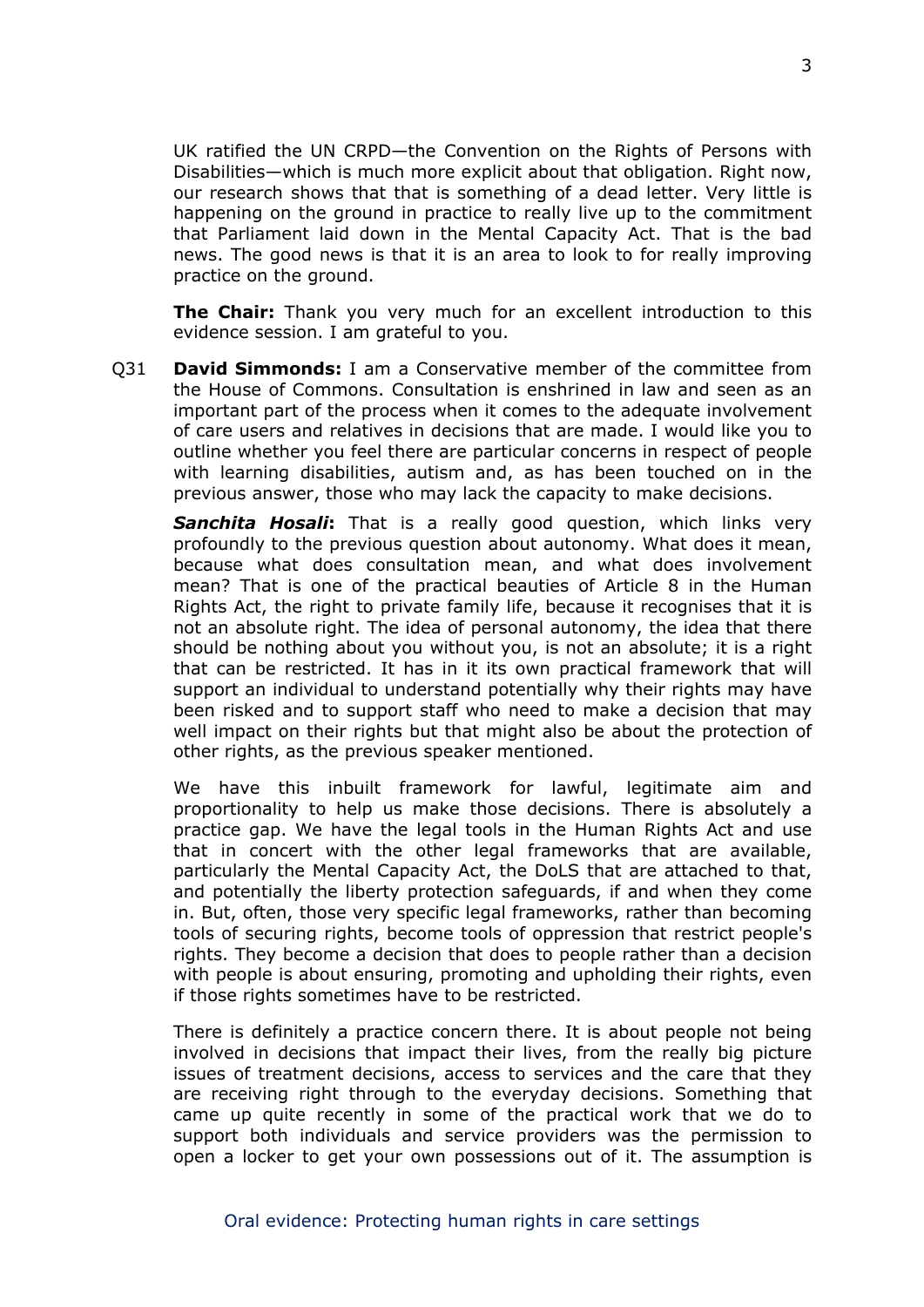that, if you have mental capacity issues, you cannot possibly be safe and able to make those decisions for yourself.

There is a particular issue with people who have learning disabilities or autism, and we see it in other areas, such as people who live with dementia. We hear quite frequently about the assumption that they cannot possibly have capacity, or the idea that they just lack capacity. That is where the human rights perspective comes in and says, "Well, no, in the same way that you have Article 8 rights to personal autonomy, so do the people you are supporting here". You cannot just make that assumption. That is not the correct and legal approach, and it gives you a tool to take a step back and re-make that decision. We found that when you explain that and provide the information and the tools directly to staff in those services, they can make those connections and can make good rights-respecting decisions.

We have the legal tools to do it. The issue is about the practice space. I am always astounded by what we see every day at the BIHR, which is that the staff, particularly in health social care, who are responsible for whether an individual's rights are respected or upheld in that service, treatment decision, care, have almost never heard of the Human Rights Act. Yet it is their actions that will determine whether those individuals have their rights upheld. So in our experience it is a significant practice gap, not a legal gap.

**David Simmonds:** That is a really clear steer: that it is not a legal issue but a practice issue.

Q32 **Baroness Massey of Darwen:** My question ties in very nicely with what Sanchita was saying at the end, so I will ask her to come in first on it. It is about something that has come up in the context of this inquiry training to raise awareness of the importance of human rights and how you implement it in care settings. Sanchita, do you have any thoughts on that? How would you organise training? Who would do it, and how would they do it?

*Sanchita Hosali***:** I have many thoughts about that.

#### **Baroness Massey of Darwen:** Good.

*Sanchita Hosali***:** We work with roughly 2,000 to 3,000 people every year to support them to understand the Human Rights Act and to put it into practice. A large percentage are staff working in front-line services, mainly health, social care, social support, social welfare-type settings. I would probably suggest that the question may even need to be stronger, in that it is not necessarily about raising awareness of human rights, because often people have an innate sense of human rights.

It is much more about how you develop that into a practice that is used every day. We see staff having food safety training, fire safety training, safeguarding training, and prescriptions and medicines training. All of those are about whether people's rights are being upheld. What they will not have is the foundational training about the Human Rights Act and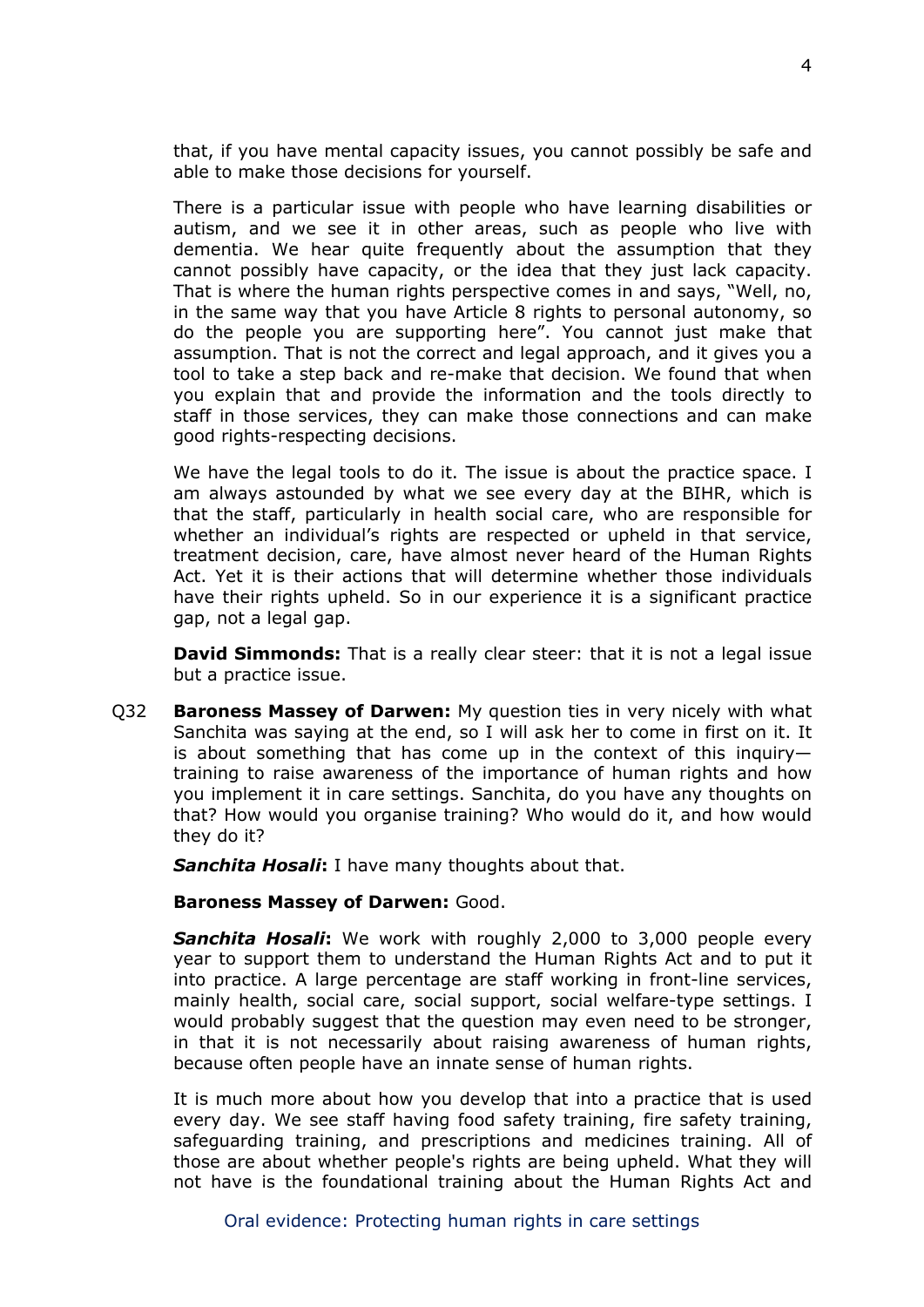what it means for their day-to-day practice. We often find with the staff we work with that it is the missing puzzle that connects all those disparate, often siloed, things that they are doing. Even fire safety training is about the right to life and ensuring that we are respecting that.

It is very possible to do it. We do it day in and day out. The gap is that it is not seen as the mainstay of healthcare settings. All those other types of training are seen as the requirement, while human rights have become this add on, which they really are not, because we need to understand how the law works, and that it is a foundational law and the lens through which we are supposed to apply all the other statutory frameworks. Human rights have been so neglected for so long that there is now a cost attached to that, because we have to fill the gap that has developed over the last 20 years. It is important to view this as filling a gap that should not have been allowed to develop, as opposed to now doing something additional on human rights.

Also, when we talk about training, it is very much about the use of programmatic approaches and about ongoing development and support in services. It is about your induction when you start and your continuing development as you progress through the organisation. It is about your management structures, your supervision structures. It is about the processes and policies that you put into place. We see great policies all the time, but there is no mention of human rights. How are the staff supposed to know that their job is to uphold human rights? It is completely doable, but it requires effort to invest in work to do that.

#### **Baroness Massey of Darwen:** How would you do it?

*Sanchita Hosali***:** One of the key ways we have done it is through commissioning bodies. Commissioning bodies bring in our services and we develop programmes that are specifically about what the service is doing and what the staff are doing and making it real and relevant. The Human Rights Act can be a brilliant piece of legislation, but it needs to be about the practice. In a care setting we are talking about what full prevention looks like when it comes to human rights. It does not look like strapping people to chairs or raising rails without talking to people and making these connections. It is about that relevance and that reality, but situating it in the legal framework.

The legal framework is so important because it gives staff the reasoning that this is not just a nice thing to do; this is the law, a legal framework, that has set standards and duties that we can use to change our practice. It does require that investment and it does require leadership. We do it at all sorts of levels; we do it through commissioning bodies and through individual services that want to do the right thing and ensure that their staff are doing that. It is a very pocket approach as opposed to an overall approach. An overall approach is absolutely possible; for example, we are doing a piece with NHS England and children's services at the moment, so it is there, but it requires the will.

**Baroness Massey of Darwen:** I wonder if Kari or Wayne have anything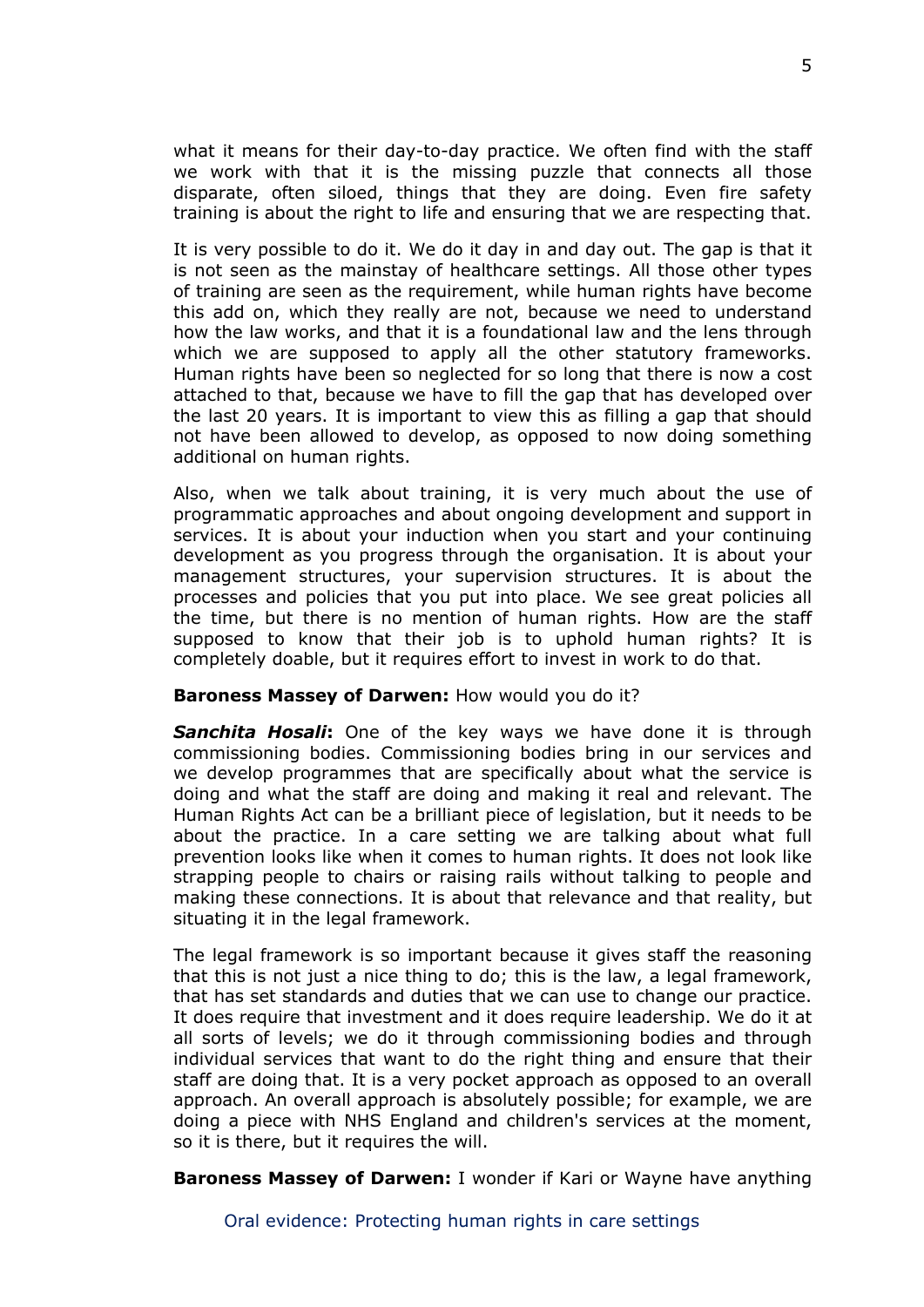to add to that.

**The Chair:** Wayne, you are involved in training. Would you like to respond?

*Professor Wayne Martin:* Yes. I will just add a few things. I would urge the committee to take a lesson from the European torture convention, which sets up something called an independent mechanism; there is also a UN-level mechanism on that. Some of our colleagues have worked all over the world as part of that mechanism. One needs a mechanism, right? One needs something that mediates between the grand ideals of human rights statutes and the actual practice on the ground. No single mechanism will do the trick, but we need to think about what that mechanism is. Things like the deprivation of liberty safeguards might be one sort of candidate for that.

I also completely agree with Sanchita that training is key here. We did some training webinars during the pandemics for front-line workers, and over half of them reported that they were unclear about what principle they should be applying in deciding whether a particular restriction was lawful. So it was not just about whether it was lawful but about which principle to apply. There is a training gap there.

The identity issue idea is also important. One of the things we try to do in our training exercises is to help people on the front line to think of themselves as human rights workers. They do not typically start at that point; they think of themselves as care providers. But the idea that part of the job is to be a human rights worker is an important part of the values-driven approach to training in this area. There is more to say, but we are at a moment of great opportunity. I like to say that we are at the opportunity phase of the pandemic. The pandemic was crisis management for a long time, but in this particular area there is now a lot of awareness of the human rights vulnerability of residents of care settings. There is political will. We see that in this room, but we also see it at every level. There are audits going on all over the place to think about how to do it better. We have to take maximum advantage of that moment in order to make improvements that are long overdue.

**The Chair:** Of course, the point you are making about political interests and political will was amplified by the fact that in the House of Commons today in Prime Minister's Questions, despite all the huge and justified focus on Ukraine, the right to family life in care homes was raised by a Member of Parliament and answered by the Prime Minister. The spotlight is very much on it at the moment.

*Kari Gerstheimer***:** I would like to support what Sanchita said about ongoing training and the need to be working with real-life situations. During the pandemic we supported staff members on the front line on things like how you balance visiting rights with health and safety, for example. Working with people on that real-life situation is important, and that ongoing CPD is critical.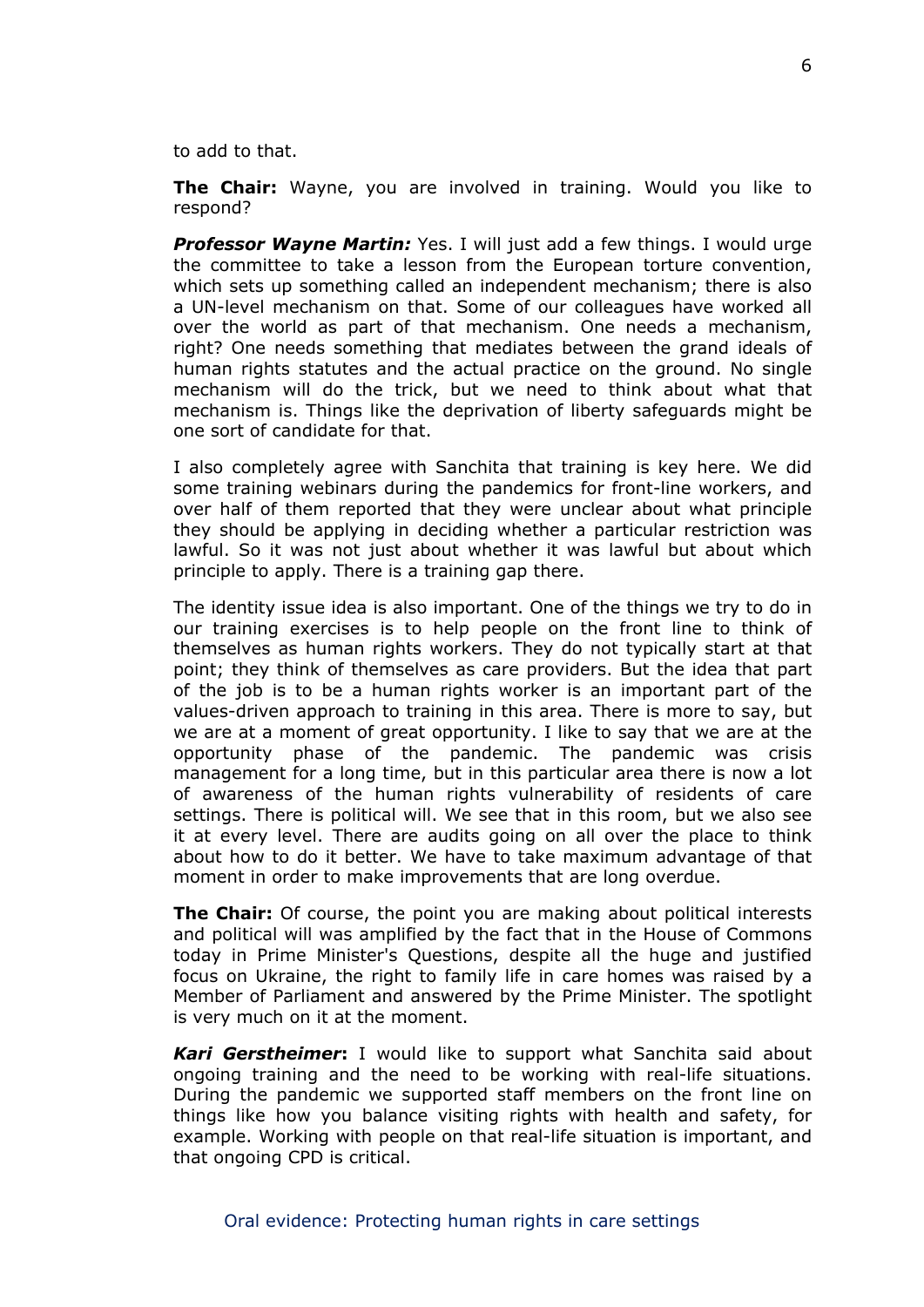If I may, I would like to go back to the previous question about making informed decisions for people with a learning disability and the involvement of family members. It is really hard to make informed decisions or to be involved in decisions if you do not have all the information that you need. There is a need to recognise that Article 10 kicks in here.

**The Chair:** Just remind everybody what Article 10 is.

*Kari Gerstheimer***:** I beg your pardon. It is the right to freedom of information. In the context of care settings, having access to things like your assessment paperwork or your care planning paperwork, or having access to information about proposals to make changes to services, perhaps service closures, is really important. We frequently see that people are not given access to that and struggle even when they are asking for it. That is really important to recognise.

Secondly, in relation to family members, we have seen a tendency in our casework for family members to be excluded from involvement in assessment and decision-making processes. We have a current case involving an individual with a learning disability who is detained in an assessment and treatment unit, and the family have been completely excluded from the discharge planning process. As a result, the providers that have been considered are all very close to the unit and hundreds of miles away from the family. We have another case where family members are being ignored and needs and distressed behaviour are escalating, and the real expertise that sits with the family is just not being utilised.

We would recommend a couple of changes. First, we would really like to see all local authorities being required to have an independent advice and support service that serves people with social care needs and family members. Secondly, in certain circumstances we would really like to see advocacy support being provided both to the individual and to the family members. That, in particular, would be really helpful when we are looking at in-patient unit situations. We know that in those situations there are often significant human rights abuses, and it is particularly important that the role of family members is recognised.

A final change is advocacy for people with a learning disability. There are issues with the way advocacy is commissioned. We often see advocates being put in place too late or not being given enough time to enable meaningful advocacy, so people are not being given enough time to get to know the individual and to understand how they want to express their choices. We would like to see some additional training for advocates, and for commissioners on advocacy, to make sure that advocacy is highquality.

In training, there is a need to understand the importance of the Care Act provisions in particular. In mental health settings, the advocate will often not have knowledge of the Care Act and the interplay with the Human Rights Act, which is quite an important need when it comes to advocacy.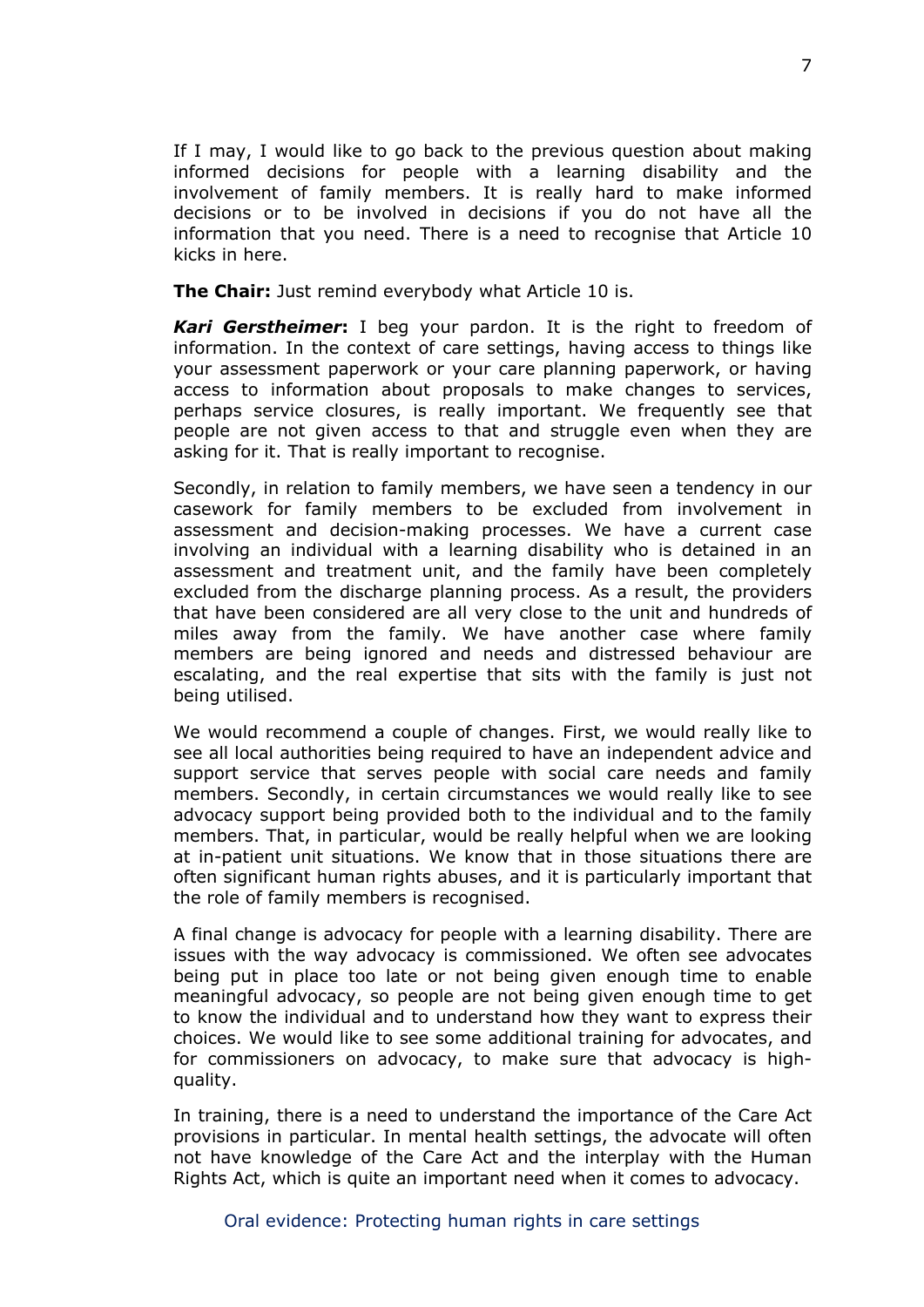**The Chair:** Your point about advocacy and information feeds into Wayne's point about needing support. They are part of the support mechanism that enables you to have your autonomy. Thank you very much for those illuminating answers.

Q33 **Joanna Cherry:** I am the SNP Member of Parliament for Edinburgh South West. I want to ask about collecting data in care home settings and whether data could be used more effectively by individual care homes and across the system to enable better human rights protections. If so, what sort of data would you like to see collected? Do you think it should be done individually or aggregated across the system? How might it be published in order to increase the effectiveness of human rights protection and monitoring?

*Kari Gerstheimer***:** We have very serious concerns about the failures in data collection. We think that a lot more data is needed on race and on types of disability and, in particular, how that demographic data interrelates with eligibility. Who is having which type of eligibility criteria met and who is being turned down? We suspect that people with certain characteristics are being denied access to certain types of care and support. For example, we think that older people might not be having as much access to their communities as working-age people. We often see people with certain disabilities, such as a learning disability, being put in front of a television and that being deemed to be an adequate and appropriate leisure activity. We would like to see more data on who is being turned down for what sort of need.

We need much more information on unmet need, and we know that increasing numbers of people are having to wait for assessments. Who are they? We need more demographic information. We need more data on advocacy services. I would like to say that we need more information and data from the Legal Aid Agency on how many certificates are being issued for community care cases. We know that there has been a significant reduction in support in this area, so we would like to see more.

When it comes to how the data is displayed, we know that a lot of the data at the moment is not in an accessible format, which seems very relevant in this area. We would like to see it displayed perhaps using dashboards, so that making a comparison is much easier. We would also recommend making the collection and reporting of data on ethnicity and type of disability mandatory for local authorities. We know that the datasets are very incomplete, which makes it difficult. Access Social Care used to be part of the Royal Mencap Society, and when we were still at Mencap we made an FOI data request. The response from local authorities was that their software or technical issues meant that they were not able to collect data that they should be collecting. Again, that really needs looking into.

**Joanna Cherry:** Obviously you are talking about local authority level, but I suppose it would be good to have a national picture of what is going on. Who do you think should be responsible for aggregating the sort of data that we are talking about?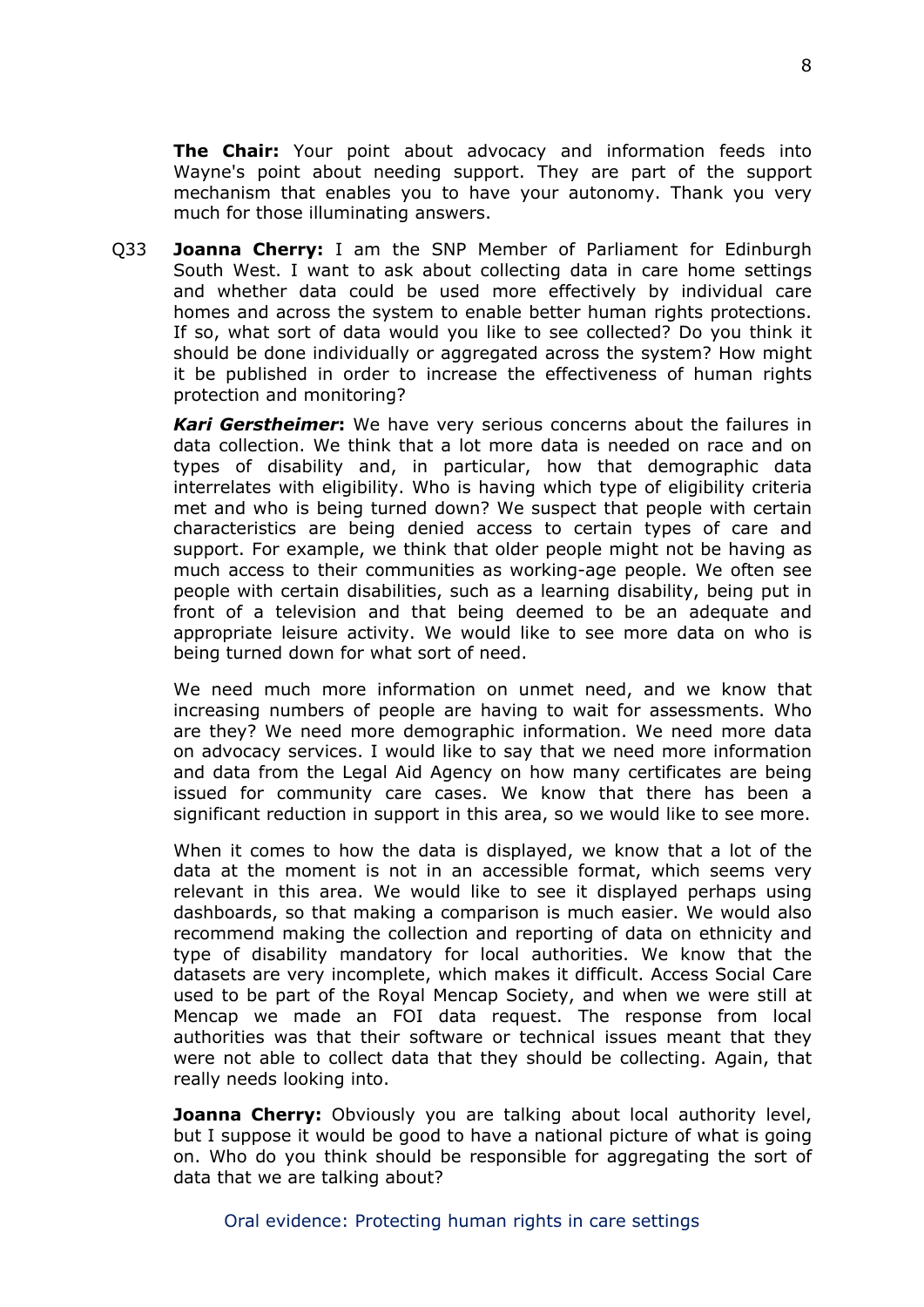*Kari Gerstheimer***:** I would like to see the Department of Health social Care doing more in that space, for sure. As an organisation, we work on data. We have been doing some work on advice demand, and it paints a shocking picture. We can see that many people are going without the social care they need. We can see that the numbers of carers calling helplines has risen by nearly 400% in the last two years, because the needs of the people they are supporting are not being met. We would like to see more work in that area. The other body that could be looking at and analysing data is the CQC. We could definitely ask the CQC whether it could make it part of its inspection regime to see whether data is being collected in an appropriate way.

**The Chair:** You talked about the example of watching television and that not meeting needs. What would the data look like that would capture the human rights point that we are trying to look at?

*Kari Gerstheimer***:** We would like to see more data on the type of disability that a person has and which of the eligibility criteria in the Care Act they are deemed to have an eligible need under. How is that need being met, and is it being met? We need more data on that.

**The Chair:** That is the background, but what might the bit of data collected that captured the issue about watching television look like?

*Kari Gerstheimer***:** In the Care Act there are eligibility criteria with regard to managing and maintaining nutrition and accessing the local community for leisure activities. If we could collect data on the type of disability and the eligible needs that an individual has been deemed to have, that would be a really good starting point. If everybody, or very low numbers, with a learning disability was deemed to have no eligible needs in relation to accessing the community, that would tell us something quite significant.

**Joanna Cherry:** If data was collected about people's eligible needs, would you not also need the care plan that had been devised for them and how it was filled in? Presumably—I say presumably, but tell me if I am wrong—there will be a care plan saying that Jane should have so many hours per week or per day of leisure activity in the community, a care worker will fill in what Jane was doing during those hours, and it will presumably say something like watching telly when it should really be saying something like going for a walk in the park or going to the community centre or something. Presumably the data would need to capture not just the assessment of needs and the care plan but the actual schedule of activities being done with the individual concerned.

*Kari Gerstheimer***:** It would be incredible if we could get that level of data. Maybe because the datasets are so poor at the moment, our expectations are set low, but, in theory, yes, it would be brilliant to have that data.

**Joanna Cherry:** We all know that the care sector is already pretty pressed, and that care workers, who are badly paid as it is and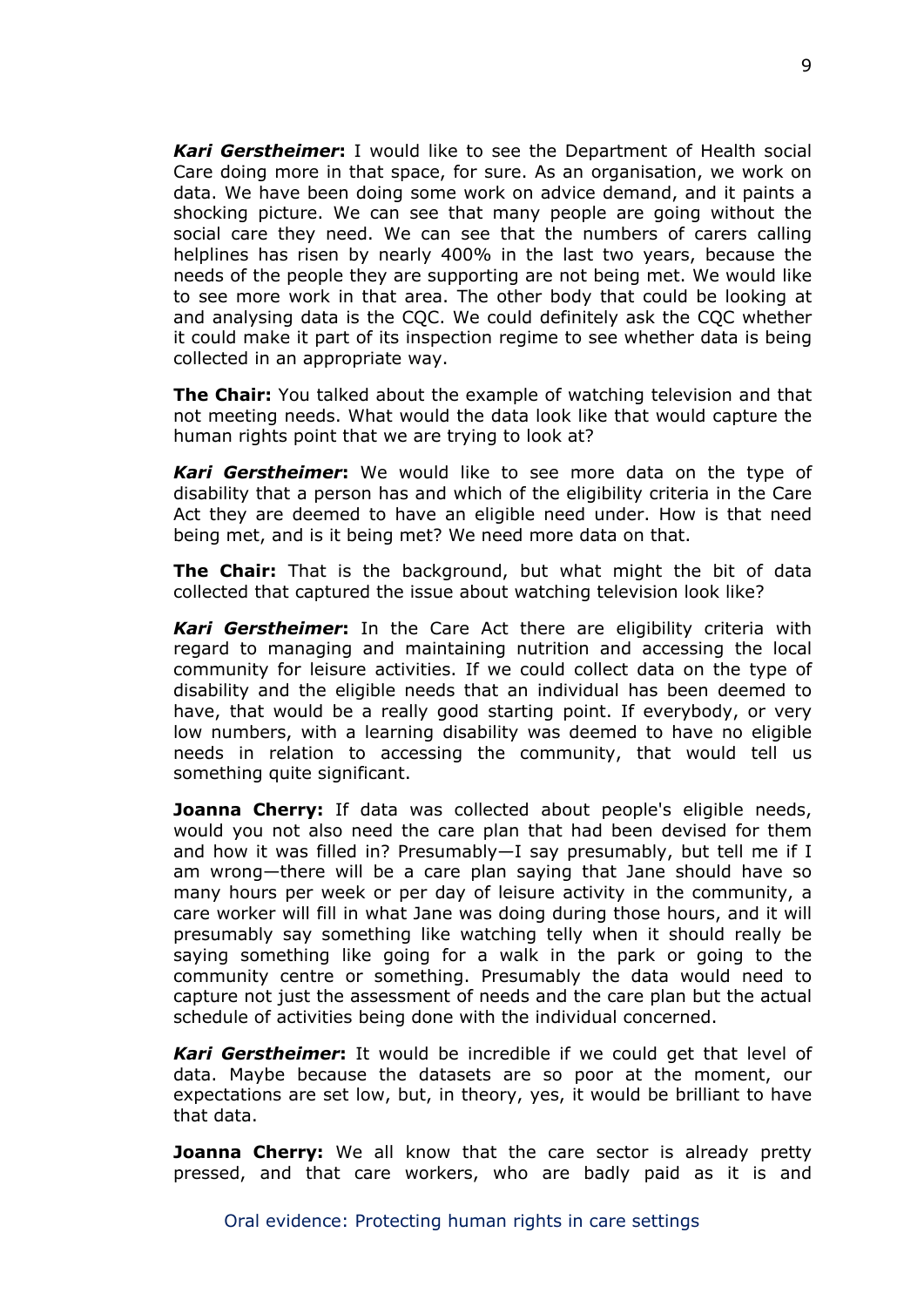undervalued by society, are very pressed. Presumably this information would have to be collected further up the line. Also, might it be possible to collect a cross-section of data rather than everybody's data, just to make it more doable?

#### *Kari Gerstheimer***:** Definitely.

#### **Joanna Cherry:** Yes. Okay.

**The Chair:** I am still struggling to work out, as an MP or a member of the public wanting to look at this data, what the data would look like on a piece of paper, and whether it could be collected to give you a broad picture by home, by local authority or nationally, using the TV example.

*Kari Gerstheimer***:** The bigger point—just to step away from the television example, because that is very specific—is that we need to know more about who is having which eligible needs identified and which eligible needs are being met. Are we seeing lots of people with a learning disability being determined to have no particular eligible needs, such as in managing and maintaining relationships, or are we seeing lots of people with a learning disability having a lack of eligible needs identified on accessing their community? If we go to that level, it should tell us, or indicate to us, that there may be discrimination issues. Does that make sense?

**The Chair:** That makes more than enough sense. Does it to you, Joanna?

**Joanna Cherry:** It does. Presumably you collect the data, which then has to be subject to analysis, because MPs or ordinary punters will not really understand it without somebody, whether it is the CQC, the Department of Health social Care or a third sector organisation like yours or like Sanchita's, analysing it and saying, "We've looked at the data that's been collected and it seems to us that the human rights of people with a learning disability or people with dementia are not being met in this respect".

**The Chair:** The thing about data, for example on visits, is that we, as MPs, would not need anybody to analyse it; we would just see whether the number of visits by relatives had gone down or whether, in some homes, there was a great number of visits and, in others, they had not recommenced. But, anyway, Wayne will illuminate us further.

*Professor Wayne Martin:* I would focus on cases where the data is already there but is not being shared very well. I have in mind as the consumers of this data not so much Parliament but other practitioners. One thing the committee might consider endorsing is rolling out the NHS digital toolkit to care homes. I hear that a lot from clinical directors, care home managers and care homes. There is a lot of information out there; they just do not have ready access to it.

**The Chair:** Can you just remind everybody what the NHS digital toolkit is?

10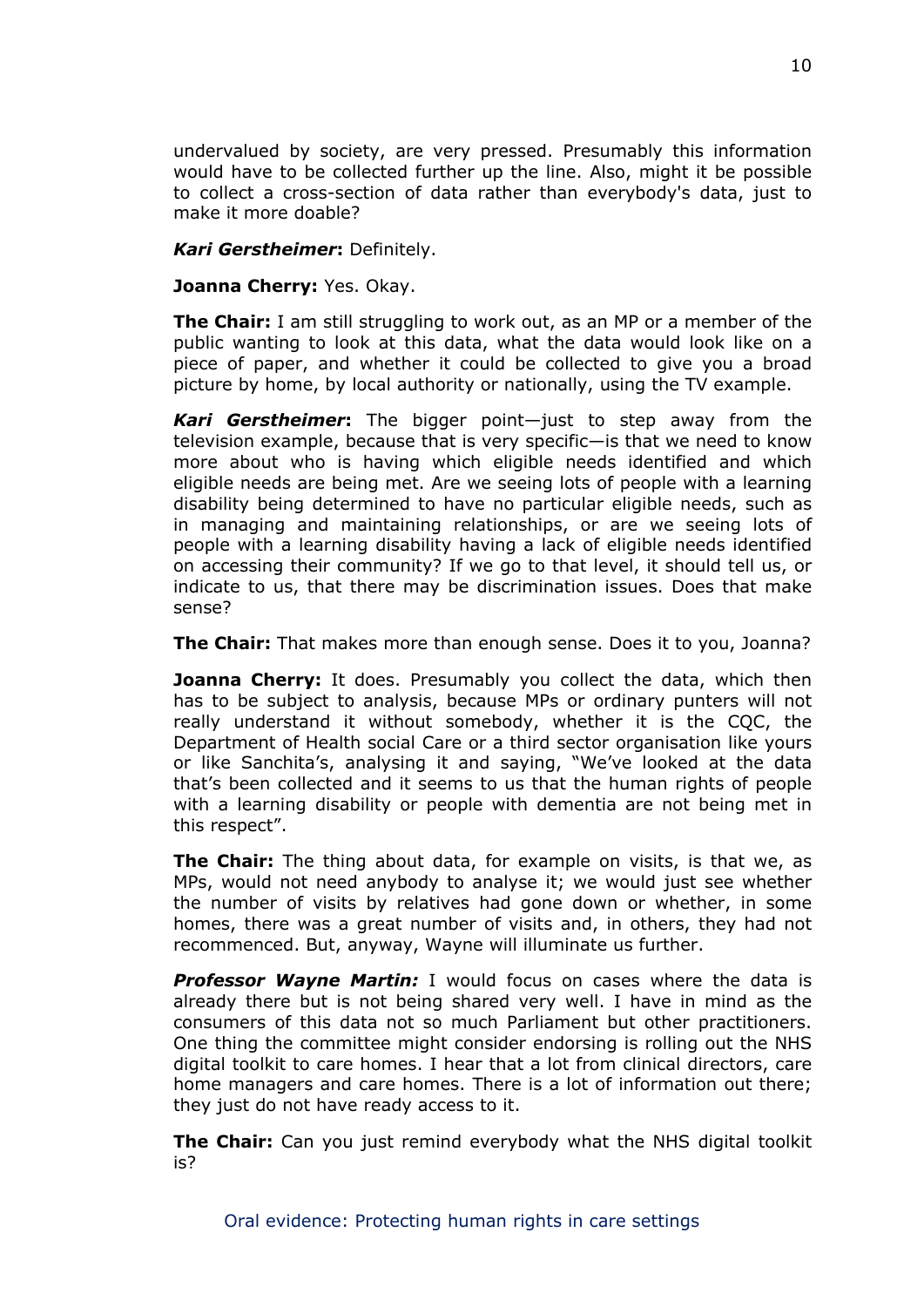*Professor Wayne Martin:* I can provide a detailed description to the committee, but it is information that is held in NHS institutions. I talked about a moment of opportunity. We are also in a moment of opportunity where we are really setting about integrating healthcare social care. CCGs—clinical commissioning groups—are giving way to integrated care services, so it is a great moment to be making sure that the data that is out there in NHS records is shared with people who are caring for people in residential care facilities. A particular example is advanced care planning. One way to exercise my personal autonomy when I have dementia is to make plans now about what I want to happen, to get some support to put a care plan together for that situation. It is all well and good to put it together, but if nobody knows that I have it or what it says, it does no good on the ground. That is the kind of information that could be better integrated into the system.

Another example is DNACPR—do not attempt cardiopulmonary resuscitation—decisions. Our written evidence to the committee outlined some of the data that we have gathered on that, but it is hard to know whether a particular DNACPR decision has been challenged. A lot of the professionals we talked to see one of these forms, it does not look right to them and there has not been the right sort of consultation, but how do they make sure that it is known that this has been challenged? Somebody in the system already knows this stuff, but there needs to be a way of sharing it.

I would emphasise a lesson that we can take here from our friends across the Irish Sea. In the Republic of Ireland there is a new institution called the Office of Decision Support and a director of decision-making support. One of the things that the committee might contemplate is whether we need something akin to that here in the UK. It would need to be devolved; you would need to have a different one for each nation, because provisions are different in each of the nations of the UK.

My initial response to your query was about the importance of support for exercising personal autonomy. Right now, very little is happening, or at least if it is happening we do not know about it. The Irish have a person and an office that is gathering information about that and disseminating practice. That is a way of professionalising decision-making support in the way that speech and language therapy is already professionalised in care settings. So that is another area where there is an opportunity for a win by getting people to share their data about what is happening to deliver on the promise of MCA 1(3).

**Joanna Cherry:** It is great to have a positive suggestion like that that we can think about whether to recommend. Sanchita, would you like to add anything to this issue of data collection—how we collect it, how we aggregate it and how we publish it?

*Sanchita Hosali***:** Yes. In my former academic life I used to work on a human rights measurement framework, so I feel as though this is a very large discussion. I completely appreciate what the Chair is saying about what that actually looks like and how we make those judgments, because

Oral evidence: Protecting human rights in care settings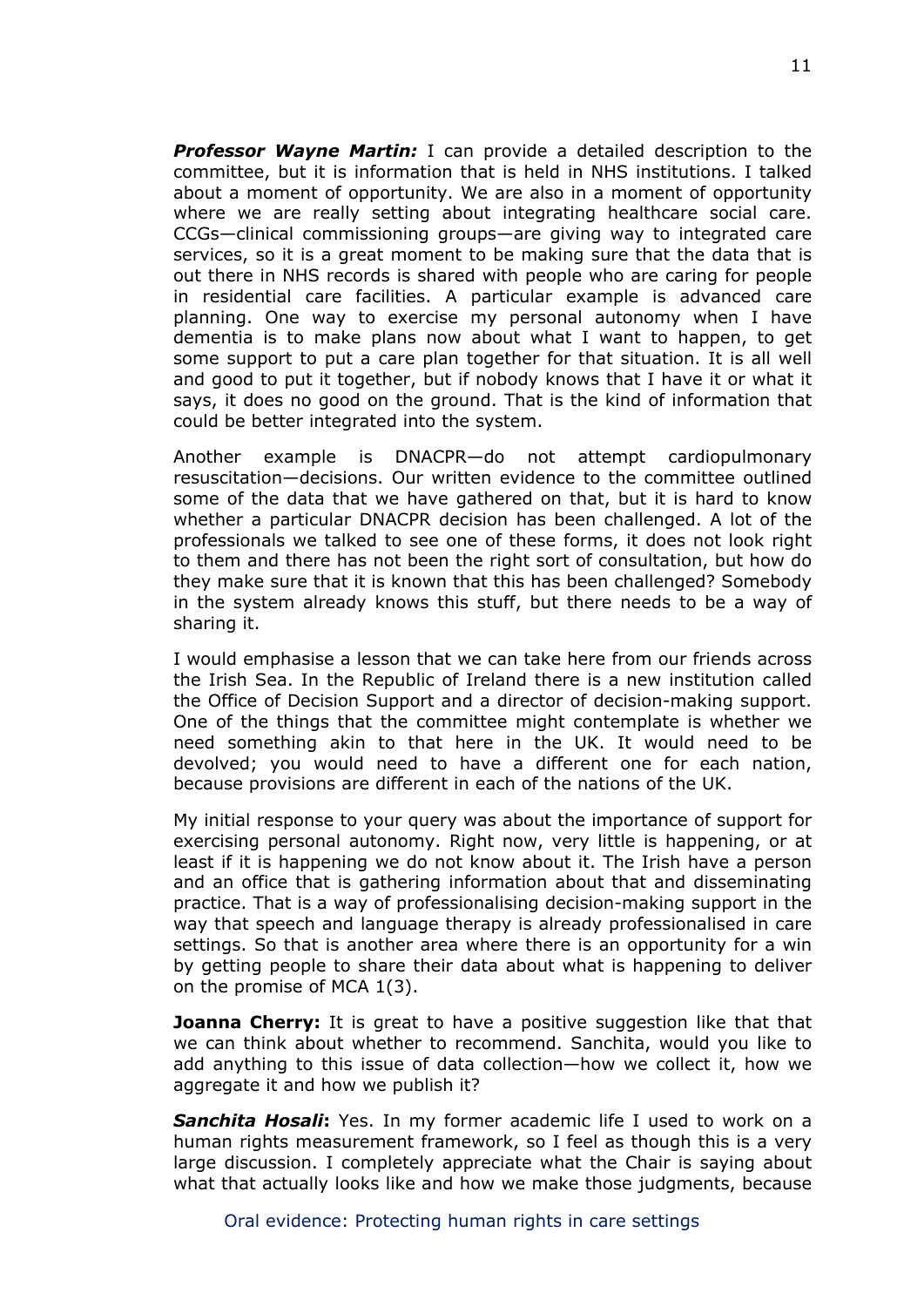some data, such as on visiting, is just cold, hard statistics. We can see that visits have gone down and therefore that there must be an issue, but what are we looking at? There is also the quality of the decision and the support that is put in place, and we measure that in terms of human rights. Ultimately, we are probably not the people who need to have the most say in that decision.

We try to champion a human rights-based approach to human rights work. We would say that it is individuals who are receiving that care and who need that care and support every day to live an equal, dignified life. They are the ones who can tell us what good and bad look like in terms of human rights protection. Whenever we think about data, it becomes this big beast in and of itself that we are trying to use in order to support people, but which often excludes them and becomes this professionalised subset that does not have their voices feeding into it.

Any recommendations about data and what we need in order to collect and develop it has to be informed by people's lived experience of what good practice in upholding their human rights does and does not look like. That would be my key input on the data piece.

What I would also say, with a slight level of hesitation, having been involved in a significant amount of NHS and Department of Health social Care working groups on data collection across lots of different areas, is that it is always interesting to me that, when we develop those approaches to data, there is suddenly the resource to support that data, but the resource does not exist to do the human rights practice on the ground. It should not be an either/or, but, often, whatever the new thing is that we are going to do, it becomes prioritised and we do not get the same level of resourcing to support the practical doing of human rights.

Joanna, you mentioned care planning and the assumption that the care plans are in place, but that comes right back down to the service level and what are we doing to have human rights-based approaches, because human rights-based care planning is possible, and we see that with the organisations that we work with. If we are embedding it right at the start and getting some level of actual general standardised approach to supporting people's human rights at those very everyday levels, that should make the data piece much easier.

**Joanna Cherry:** That is very helpful, thank you.

Q34 **Baroness Ludford:** I am a Liberal Democrat Member of the House of Lords. I am turning now to enforcement of human rights, because for human rights to be effective they must, of course, be enforceable. What obstacles are faced by people in care in the enforcement of their rights and in seeking redress?

*Kari Gerstheimer***:** First, knowing that your rights have been abused is quite a big issue for a lot of the people we work with. People tend to trust public bodies, social workers, providers, and assume that they have a duty of care towards them. So identifying that there has been abuse of a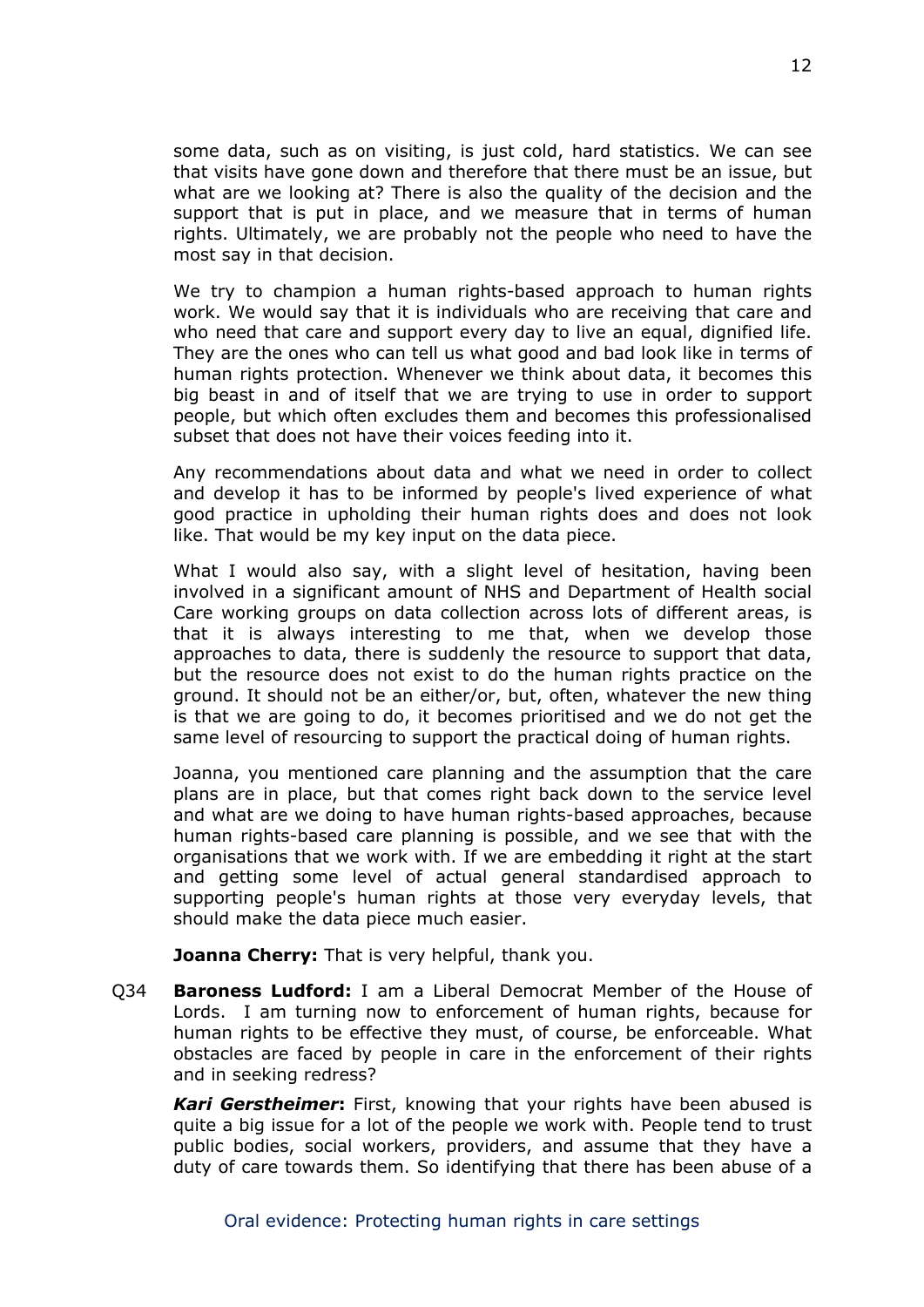right is the first issue. Even if you know your rights, it becomes extremely difficult to seek advice. Citizens advice tends not to advise on community care, and other helplines can have quite limited expertise in this area.

There is a shortage of community care legal aid providers, so legal aid rates are not sufficient, which makes it very hard to recruit and retain legal aid practitioners in this area. We know, because we have just done a project on it, that a fixed fee scheme does not work for this area of the law. Many of the cases we work on are front loaded, time sensitive and complex, and the legal aid system for community care needs an overhaul so that there is greater emphasis on early legal help. To give you a bit of a picture, we work in the early legal help space, so up to and including a letter before action, and we have a 98% success rate with our cases. There needs to be a lot more emphasis on that early legal help space.

It can be quite an opaque system. Cases will often settle in advance of going to court, so there is quite limited case law in this area. In some cases, sadly, that can be quite cynical. Local authorities hope that people will drop off and give up, so they will hold on up to the moment at which you are about to issue in court.

The complaints system and the ombudsman, in many of the cases we work on, are just too slow. Often there is a safeguarding issue that needs to be resolved, or some other urgency, so it would be inappropriate to wait for the complaint system or the ombudsman system to play out. People are left with judicial review as the only option, but, as I have just described, there are lots of problems with judicial review and accessing a lawyer and accessing justice.

We also have serious concerns about the Government's proposals on judicial review and human rights reforms that will make it even more difficult for claimants. I would highlight in particular the requirement to prove a substantive disadvantage to make a claim, and the conduct of the claimant being considered when deciding what a successful claimant should get as a remedy. Those two are of particular concern to us.

*Sanchita Hosali***:** Picking up on Kari's last points, you mentioned in your questions that you are concerned about people with learning disabilities or autistic people, and the idea that behaviour has the potential to be damaging in this context. You will know from your previous inquiries that very often when people are in care settings where they should be being supported, those settings are incredibly restrictive and they end up showing distressing behaviour which is then interpreted as challenging behaviour. We consistently see reprimands, actions, sometimes even the police called, because of a person's response to a restrictive, sometimes unlawful, situation in a care setting. All of that can become a perfect storm if behaviour becomes a key element of whether you are able to get a human rights remedy.

I also want to reinforce what Kari said about a digital review. With regard to the enforcement of human rights, the number of individuals who get to court on these issues is the absolute tip of the iceberg. If we focus only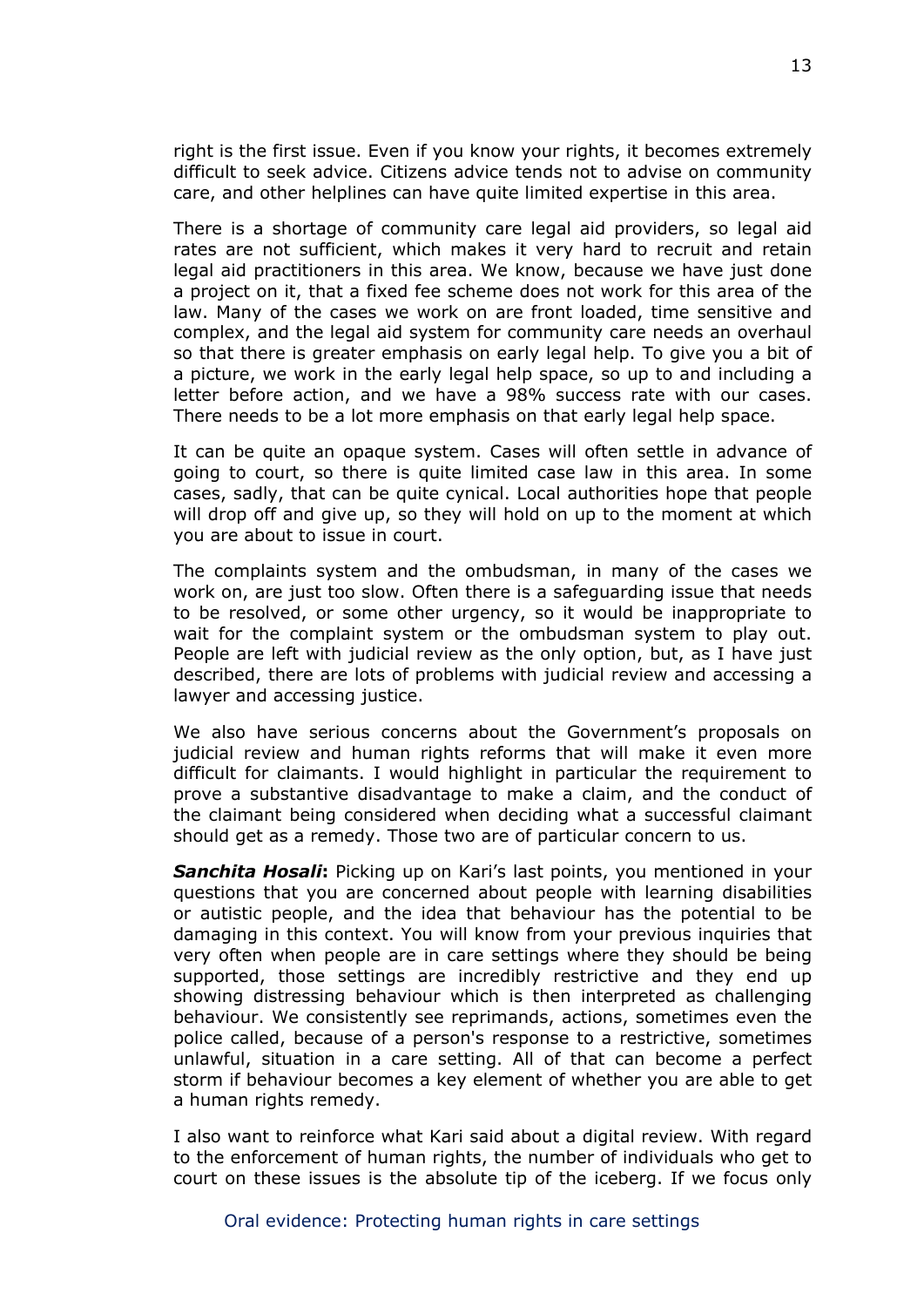on court enforcement, we are missing all the people who do not get to that point, as Kari mentioned, because there are obstacles, because things get settled, because there are all sorts of reasons why that happens. I would also really encourage the committee, when thinking about the enforcement of human rights, to think about the non-litigation routes in the practice space that are supported.

I want to share a learning from the pandemic, which is that the Coronavirus Act, for all its faults as a piece of human rights legislation, had a specific part which noted that the easements to care provisions could not be applied in a way that was not human rights compliant. Within the week we had social service departments, care providers, hospitals, on the phone to us trying to secure training, because they did not know what that meant. That process of having human rights compliance in Bills leads to those who are bound by human rights law being confronted head on with their duty to put the support in place that needs to be there to prevent the human rights abuses in the first place.

Q35 **Lord Henley:** Good afternoon. I am a Conservative Member of the House of Lords. Kari mentioned the Care Quality Commission, particularly in relation to their role in data collection. The obvious question is: just how good is any of the data that it collects and makes use of? One needs to consider whether that data might be subject to manipulation by those who provide it. Just how effective is the CQC in inspiring confidence that it can protect human rights and guarantee their enforcement in care settings? Kari, you raised the CQC first, so would you like to start?

*Kari Gerstheimer***:** In relation to CQC, there is certainly a variety in the quality of inspections. I would also like to highlight that currently inspectors are powerless in relation to commissioning. I will highlight one example of the variety in quality. You will be familiar with the sad case of Rachel Johnson, who died in a care setting. That care setting was inspected as being good, but the subsequent inquest uncovered significant failings which the CQC should have picked up, including basic recordkeeping. The CQC attended that inquest as an interested party. That rarely happens and they only attended on the request of the family's legal representative.

One recommendation we would make is that the CQC should be given leader reports, and it should be mandatory for them to attend inquests where an individual has died in a care setting. Deborah Ivanova has recently been appointed to the CQC, with responsibility for learning disability and autism. Because she is so recently appointed, it would be good to monitor the impact of that new role in relation to people with a learning disability and autism.

Finally, going back to the commissioning point, we are concerned that too much care is currently being commissioned purely on price and that there is not enough consideration of human rights duties. It would be fantastic to see greater use of the inspectorate on commissioning, including being able to assess the effectiveness of provider collaboratives. Provider collaboratives include private hospitals such as St Andrew's, Cygnet,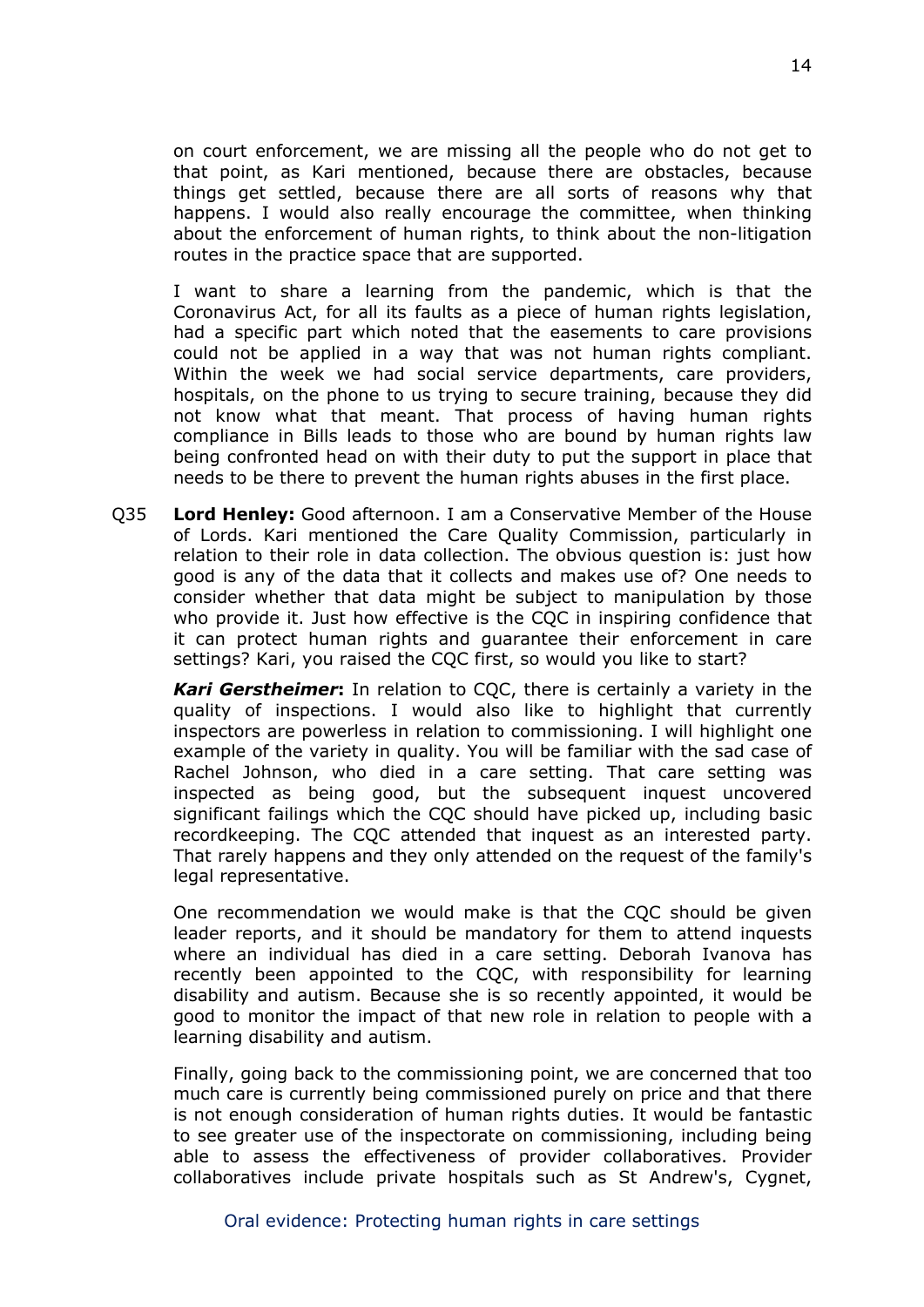Priory and Elysium, which run many of the assessment and treatment units where we know that plenty of human rights abuses are taking place. These provider collaboratives have the power to commission services but often do not exercise that power, which means that people are not being discharged from inappropriate settings that themselves have often failed the CQC inspection. I am sure that others would like to add more, but those are the main points that I wanted to bring out.

**The Chair:** Can I just refer back to Sanchita's mention of the importance of human rights being in the regulations and drawing people's attention to them? Are there standard clauses in commissioning for these sorts of services to put the requirement to respect, enforce and report on human rights into the commissioning contract?

*Sanchita Hosali***:** Kari, obviously jump in if you wish. In my understanding and experience, and certainly in the commissioning agreements that we have seen, there is usually a long list of laws which you are required to comply with as part of your commissioning contract, and it is often just a list. It just says to comply with the Human Rights Act, the quality Act, and a range of other Acts. That is not sufficient. That is not telling those providers that they have a specific legal duty to uphold human rights. Even if we are talking about private providers, the expectation of the commissioning agreement is that the commissioner expects them to abide by the upholding of human rights. It is often in the list of things that are never checked and never monitored. It is more than it being in the commissioning contract itself; it is much more about how commissioning happens. How are the commissioners understanding the need that they are commissioning for?

A human rights approach would say, "You need to speak to the people who use and rely on those services to help you to identify that need". We almost never see that. When the commissioning process and the tenders are put out, there have to be specific questions: "How do you ensure that you uphold people's human rights?" Be detailed about what you mean by those rights. It does not have to be an entire exercise on the Human Rights Act, but you could certainly talk about Article 8, which we are talking about today, and give examples of that, and think about what that commissioning looks like, for the individuals who are receiving that service and for the staff relationships. Joanna mentioned the staff and workforce issues; rights apply both to the people receiving services and to those delivering them.

Then there are the monitoring processes. What is the expectation on that provider? If they know that the commissioner will ask them specific questions about their human rights compliance, that again is a driver for change. The CQC absolutely has a role in this, and it could do significantly more to be explicit about human rights as the underpinning value base of regulation. There is huge untapped potential to think about what commissioning can do to ensure that human rights are upheld.

**The Chair:** I can see that just referring to Acts of Parliament does not get you near to putting an obligation in a specific way. I would be quite

Oral evidence: Protecting human rights in care settings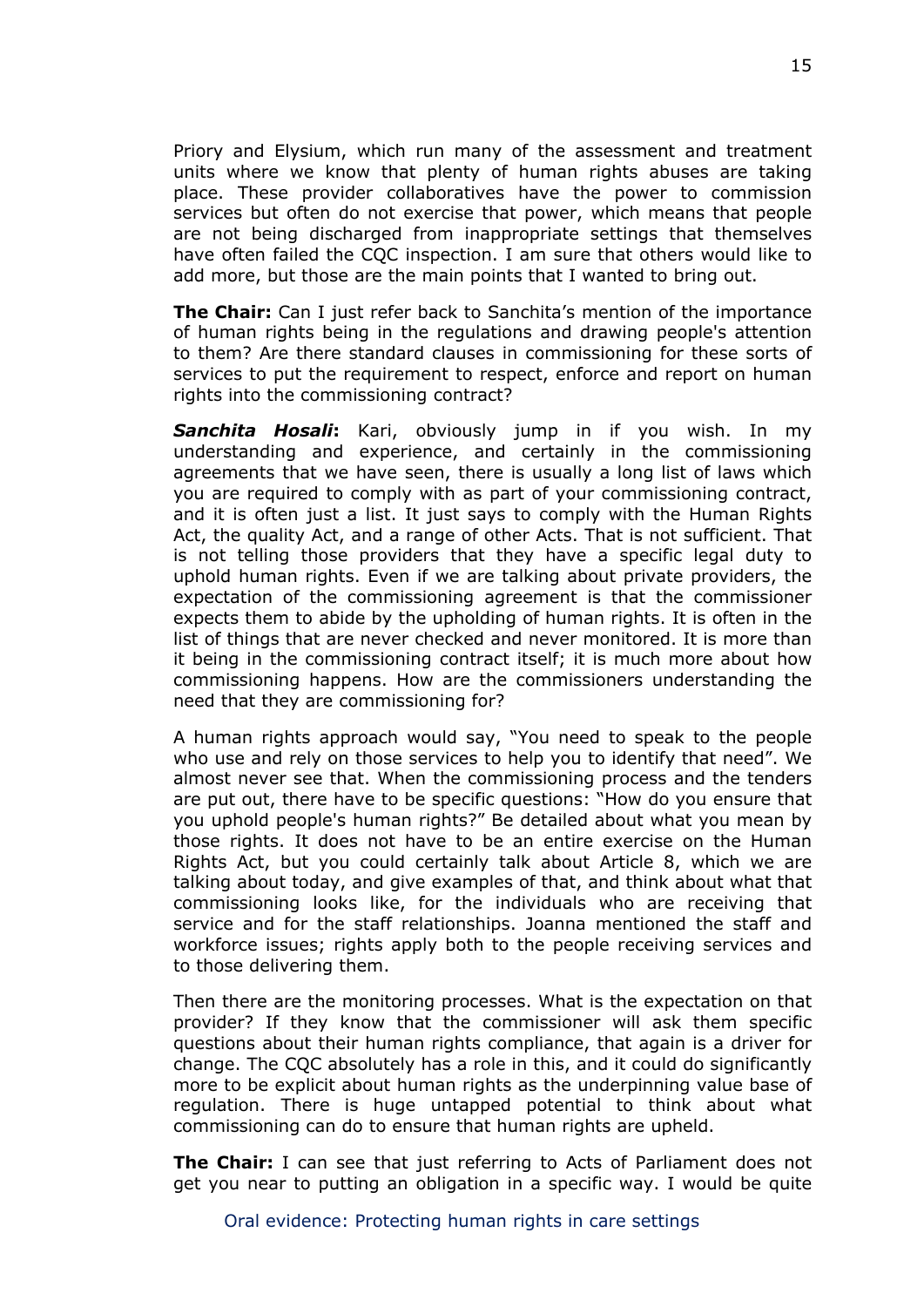interested to see a model clause in commissioning contracts in these circumstances that could amplify the rights that are expected to be respected by the people who are providing the services that are being commissioned. If anybody wants to respond to that after this session and draft up something that they would like to see in the contract, that would give the CQC something much more specific to look at to see whether what is being done is human rights compliant in a very specific way. Sorry, Lord Henley, I butted in on your question.

**Lord Henley:** No, not at all. I do not know whether Wayne wants to add anything more on whether the CQC inspires confidence.

*Professor Wayne Martin:* My expertise on the CQC is limited. There are just two points I want to make on what I hear from the people we work directly with. One is that there is often disappointment about what the CQC can and cannot do. Families often think of the CQC as a place they can go to to get something done about a particular complaint about the service they are being afforded, and they are uniformly disappointed to find that it does not serve that function; it is not really designed to.

This is an area where there are discrete human rights problems. There are some bad actors out there: Winterbourne View, for example, or the financial frauds that are perpetrated on care recipients. One needs policing functions with investigative powers in order to set that sort of thing right. This is an area where a lot of the human rights problems involve well-intentioned people trying to do the right thing but maybe being overprotective: "I'm going to lock you in your room. because that's the way to keep you safe". For that, the most effective tool is local champions, having somebody there on the ground—the sort of person who might be a champion for infection control in a hospital. You need a human rights champion embedded in the team. We need to think about that, and but the CQC is not well set up to serve that kind of function.

Q36 **Lord Brabazon of Tara:** I am a Conservative Member of the House of Lords. My question concerns those who pay for care themselves, ie the private sector. How does the Human Rights Act apply to them? Are there different mechanisms for such individuals to enforce their rights, as compared to those available to those who are state-funded? Sanchita, I think you mentioned the private sector.

*Sanchita Hosali***:** That is a matter that I have been working on for at least 15 years. There is definitely a difference of approach, and whether it is the Human Rights Act or other human rights law, part of that comes down to the relationship between the individual and the public power or the state at a very basic level. We have a slightly grey area where there is provision of care that is privately paid for—or privately contracted, because technically it is a private contract.

Where does human rights law sit in this sphere? The Human Rights Act has been really good at having a flexible definition of public authorities that changes with our time as we develop. The JCHR, I think, reported on this years ago when the Human Rights Act was in its infancy, talking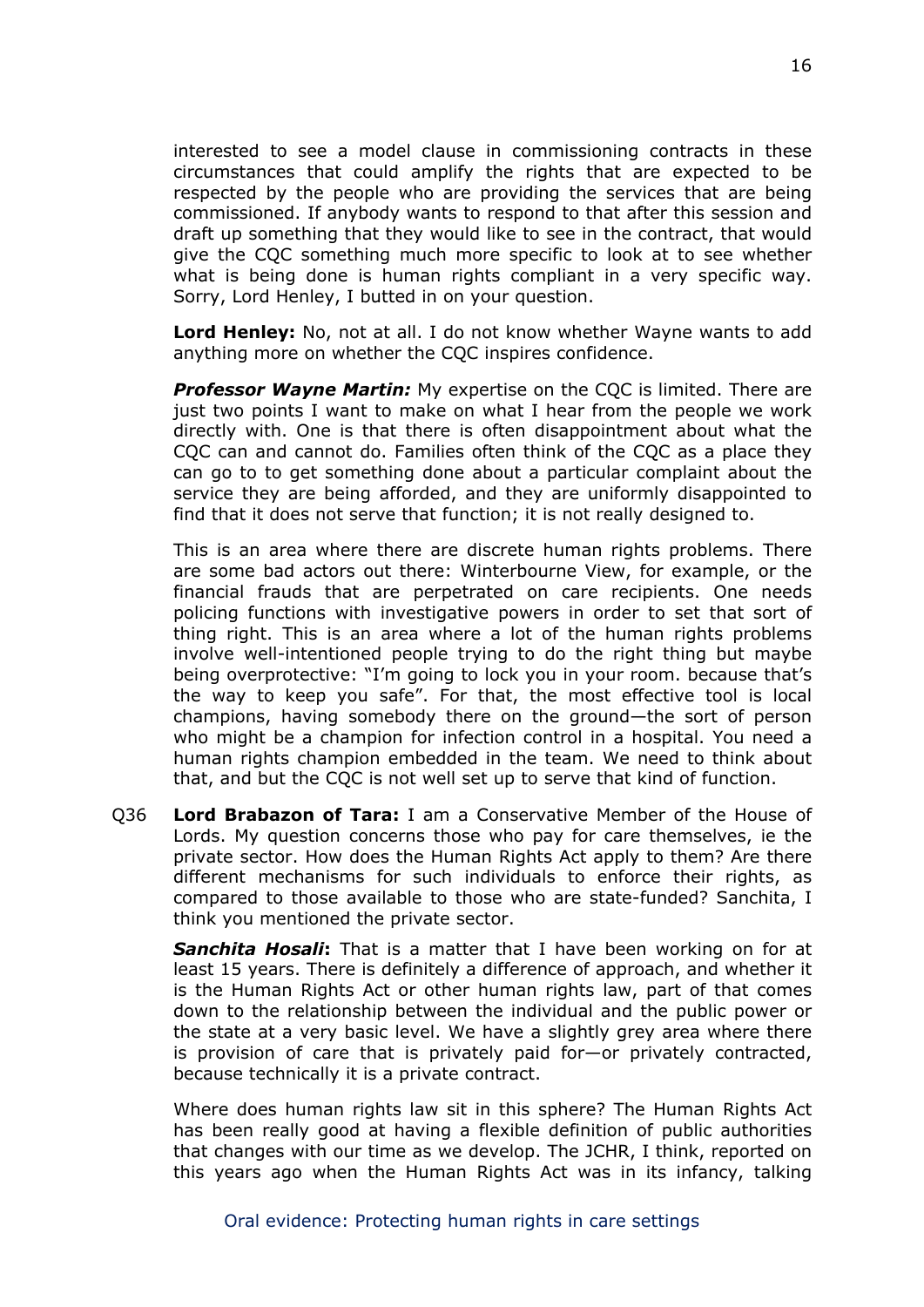about how that flexibility is so important because it recognises the increasingly private nature of the provision of services in the UK. Lots has been done to close that gap in the payment or part-assessment arrangement.

There are different routes to potentially being able to make a human rights claim, even for people who are privately paying. If it is an exclusively private relationship, using the Human Rights Act directly becomes a bit trickier. There is also room here to be creative and to recognise that there is still human rights protection. Even in that private relationship, the care service is still providing a service that is regulated by the CQC, which is a public body that has Human Rights Act duties. The CQC should be stepping in and looking at what is going on there, as well as all the other public bodies that might sit on that care service—the local authority, the social worker.

There is a lack of recognition of the safeguarding obligation in the Human Rights Act. People talk a lot about safeguarding, but they do not talk about safeguarding rights. Yet if you are old enough to remember *No Secrets*, the original safeguarding guidance, the first paragraph talks about the positive safeguarding obligations being because of the Human Rights Act. There are mechanisms there that would enable a level of human rights protection still to attach in those examples, because that duty still exists for other public bodies and services that might sit around that private relationship.

There is also a practical element, which is the encouragement of proactive and positive practice. Very rarely would you have a care provider providing private care exclusively. You do not want them providing different levels of human rights-respecting care to different people in that service according to how that care is being paid for or arranged, so encouraging that level of consistent human rights protection is important. Historically we have looked at how we can plug that gap in the Section 6 definition.

I would also raise a very big warning flag right now, in that the Human Rights Act reform consultation by the Ministry of Justice outlines changing to public bodies and the definition. There is the potential for that to be seen as a positive and a way to increase protection, particularly in private care arrangements. Our view is that that is not what is on the table right now. Trying to restrict human rights protections more broadly as a way to fill this gap would set a dangerous precedent. So our recommendations would be about ensuring that all public bodies that sit around that private care relationship recognise their Human Rights Act duty to step in and safeguard.

**The Chair:** Thank you very much indeed. That concludes our questions to our first panel. We are very grateful to you for your evidence and, indeed, for your scrutiny and vigilance on this really important area and the work you do on it.